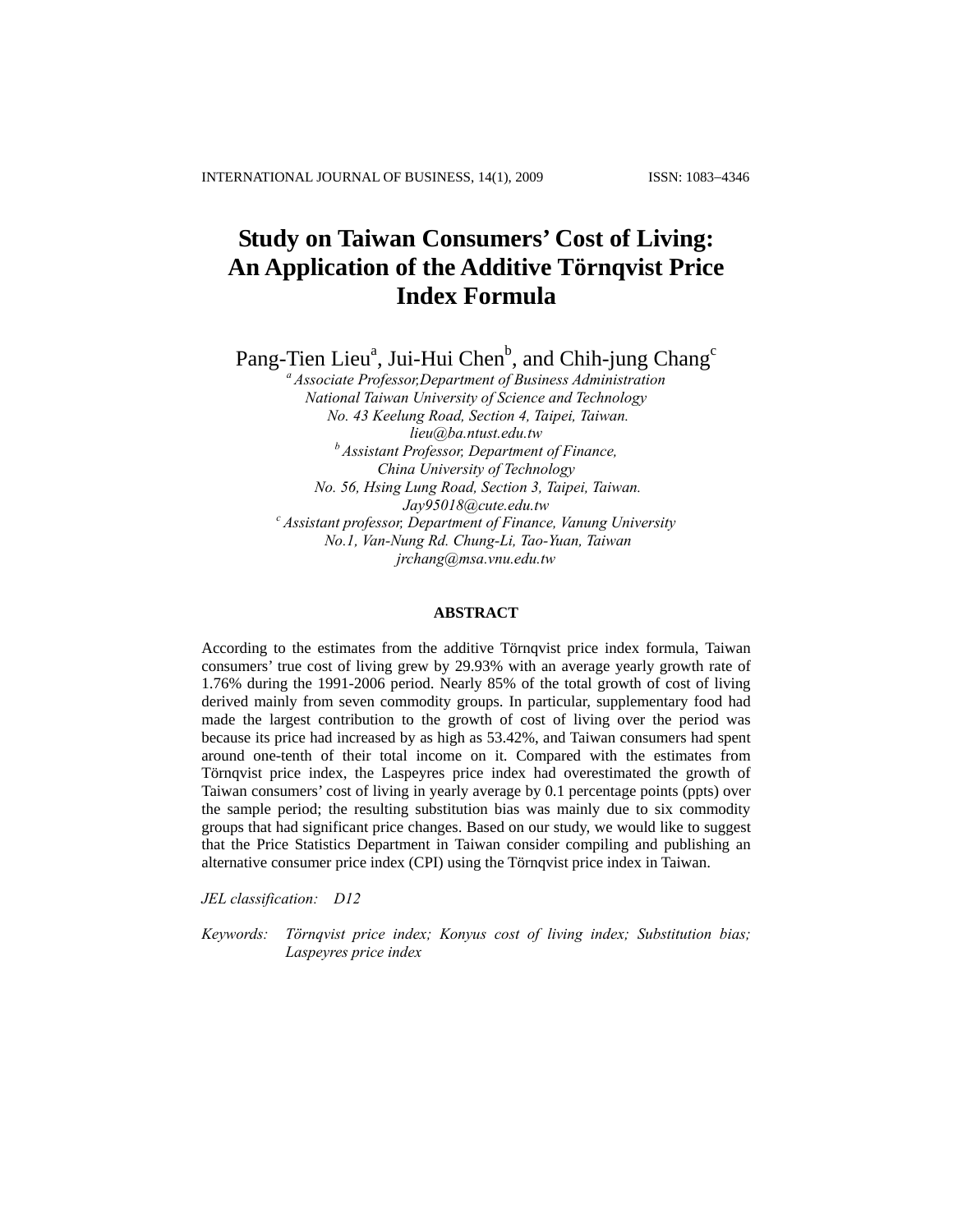### **I. INTRODUCTION**

There are very few empirical studies on Taiwan consumers' cost of living; however, the issue is becoming increasingly important in Taiwan because many economic and social welfare policies already include escalator clauses related to cost of living in order to take the impact of inflation on consumers' real purchasing power into consideration.<sup>1</sup> Normally, the escalator clauses only use the officially published Consumer Price Index (CPI) as the basis for adjustments due to changes in the cost of living in Taiwan. Since the CPI, which is computed with the Laspeyres index formula, uses consumers' baseperiod commodity expenditure shares as the aggregate weights and fails to consider consumer optimal choice behavior, it will over-estimate consumes' cost of living and produce a "substitution bias"<sup>2</sup> into the measurement (Braithwait, 1980; Manser  $\&$ McDonald,  $1988$ ).<sup>3</sup> Hence, the current approach would not only distort the distribution of income but would consequently also aggravate economic inequality in Taiwan.

In this paper, we have utilized the Törnqvist price index, in particular, with an additively decomposed formula suggested by Reinsdorf et al. (2002) to measure the growth level of Taiwan consumers' cost of living over the period of 1991-2006. Using the Törnqvist price index to measure consumers' cost of living standards has many advantages. First and most importantly, Diewert (1976) has shown that the Törnqvist price index approximates to the second order of the underlying Konyus true cost of living index (Konyus, 1924); hence, by using the Törnqvist price index instead of the Laspeyres price index one can avoid the problem of substitution bias. Additionally, with the Törnqvist price index, the cost of living can be directly calculated using consumers' commodity expenditure shares and price ratio data without involving complicated econometric methods for estimating the related demand function parameters necessary to compute the corresponding Konyus true cost of living index (Jorgenson & Slesnick, 1999). Furthermore, unlike the econometric method, the calculations of the Törnqvist price index are not limited to broad aggregated commodity groups.

The adoption of an additively decomposed Törnqvist price index formula has two purposes. First, it allows us to identify and evaluate the contribution of each commodity group to the total growth of Taiwan consumers' cost of living over the study period. In many practical applications, we are not interesting in merely knowing by how much the level of consumers' cost of living has grown; we might want to go a step further to know how much each commodity group has contributed to the total growth in the cost of living and why some commodity groups have made higher contributions than others. In this study, we found that nearly 85% of the total growth of cost of living derived mainly from seven commodity groups, these being supplementary food (5.35 ppts), medical care services (4.89 ppts), educational expense (4.31ppts), residential rent (4.30 ppts), fruits (2.48 ppts), oil and related services (1.99 ppts) and food away from home (1.98 ppts). The above findings may provide useful information for governmental officials. For example, in order to avoid the rapid growth in Taiwan consumers' cost of living, it would be more effective for the government to try to control the price increases of the commodity groups mentioned above than the others. We went on to use the Laspeyres price index to measure Taiwan consumers' cost of living. By comparing the estimates obtained from the Laspeyres price index with those from the additively decomposed Törnqvist price index formula, we can not only estimate the level of substitution bias and evaluate the appropriateness of using the Laspeyres price index to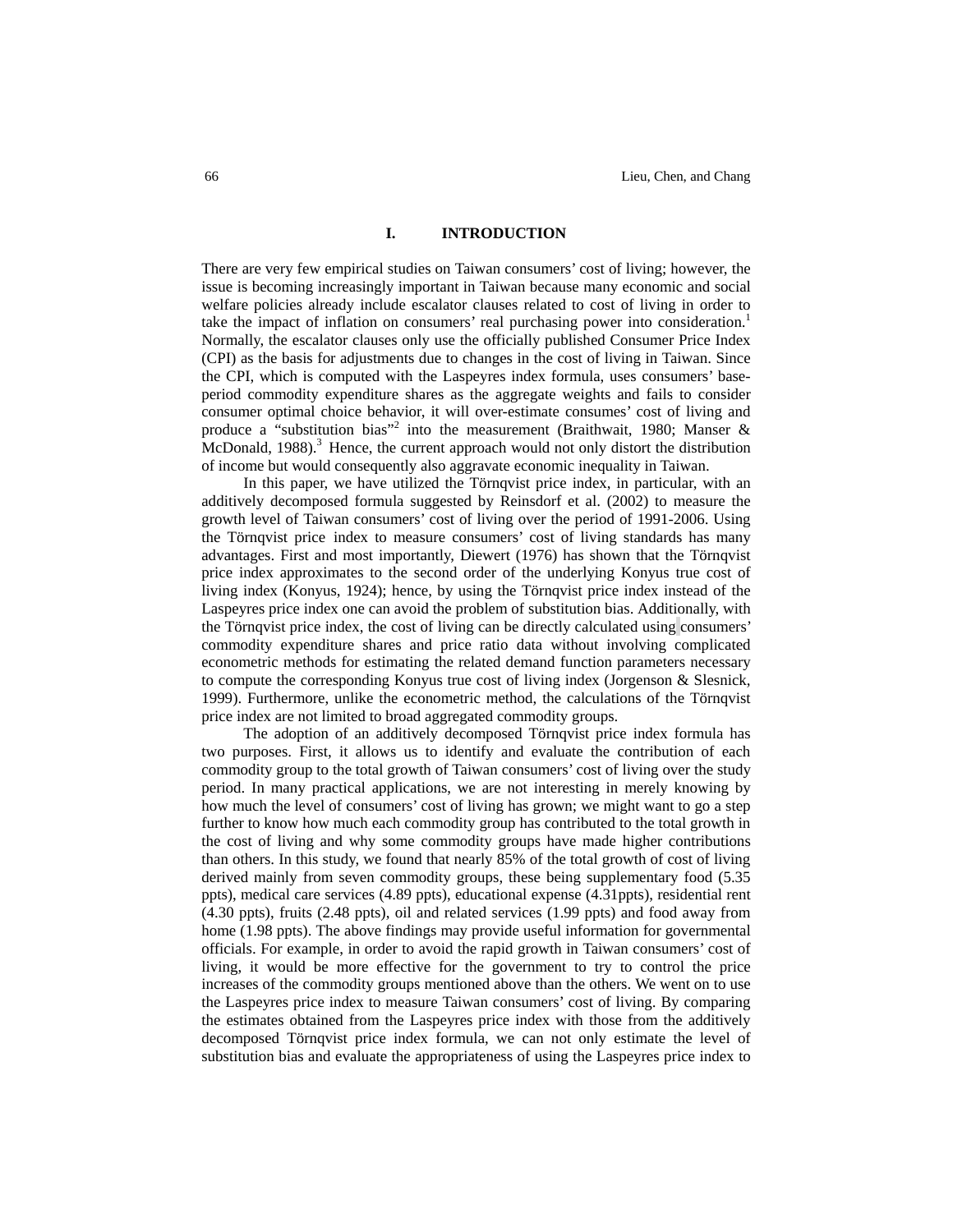measure Taiwan consumers' cost of living over the sample period; we can also further investigate the composition of the substitution bias. In this study, we found that substitution behavior occurred to most commodity groups over the study period. In particular, strong substitution effects appeared in six commodity groups whose prices had experienced significant changes, these being supplementary food, fruits, educational expense, communication fees, personal care services, and main food.

In the following section, we explain why the Törnqvist price index would approximate to the true economic cost of living index, and then derive its corresponding additive decomposition formula following the approach of Reinsdorf et al. (2002). In Section III, we first describe the data used for computing Taiwan consumers' cost of living over the period of 1991-2006, and then analyze our empirical results. Our analysis focuses on explaining the growing sources or contributing factors of Taiwan consumers' cost of living over the period of 1991-2006. In addition, we also use the Laspeyres price index to measure Taiwan consumers' cost of living and investigate the level and composition of substitution bias over this period through comparison with the estimates from the Törnqvist price index. In Section IV, we summarize our major empirical findings and suggest that the Price Statistics Department in Taiwan start to compile and publish an alternative consumer price index using the Törnqvist price index.

# **II. T**Ö**RNQVIST PRICE INDEX AND CORRESPONDING ADDITIVE DECOMPOSITION FORMULA**

Tremendous progress has been made in the field of economic price index number theory4 in the last few decades (Samuelson & Swamy, 1974; Diewert, 1981). In particular, since Diewert (1976, 1978) developed the "superlative index number theory," it has become popular for economists to use superlative price indexes to measure and analyze consumers' cost of living standards<sup>5</sup> (Manser & McDonald, 1989; Aizcorbe & Jackman, 1993; Sharpiro & Wilcox, 1996; Cage & Jackman, 1997; Blow & Crawford, 2001).<sup>6</sup> Diewert (1976) defined a price index as superlative if it is exact for a "flexible" (unit) expenditure function *c*, where a "flexible" (unit) expenditure function *c* means that it is capable of providing a second-order approximation to an arbitrary twice differential (unit) expenditure function at any point in its domain.

Diewert (1976, p.122) showed that if the reference utility level is chosen to be  $u^*$  $=$   $(u^{0}$ <sup> $\star$ </sup> $u^{1})^{1/2}$ , the geometric mean of period 0 and period 1 utility levels, then the following Törnqvist price index  $P^T(P^1, P^0, Q^1, Q^0)$ ,

$$
P^{T}(P^{1}, P^{0}, Q^{1}, Q^{0}) \equiv \Pi_{i} \left( \frac{p_{i}^{1}}{p_{i}^{0}} \right)^{\left( s_{i}^{0} + s_{i}^{1} \right) / 2}
$$
(1)

which is a geometric average mean of price ratios with weights equal to  $(s_i^0 + s_i^1)/2$ , where  $s_i^t$  represents the expenditure ratio for commodity i at period t, t=0&1, is a superlative index number formula. Because it is exactly equal to Konyus true cost of living index (Konyus, 1924), i.e.,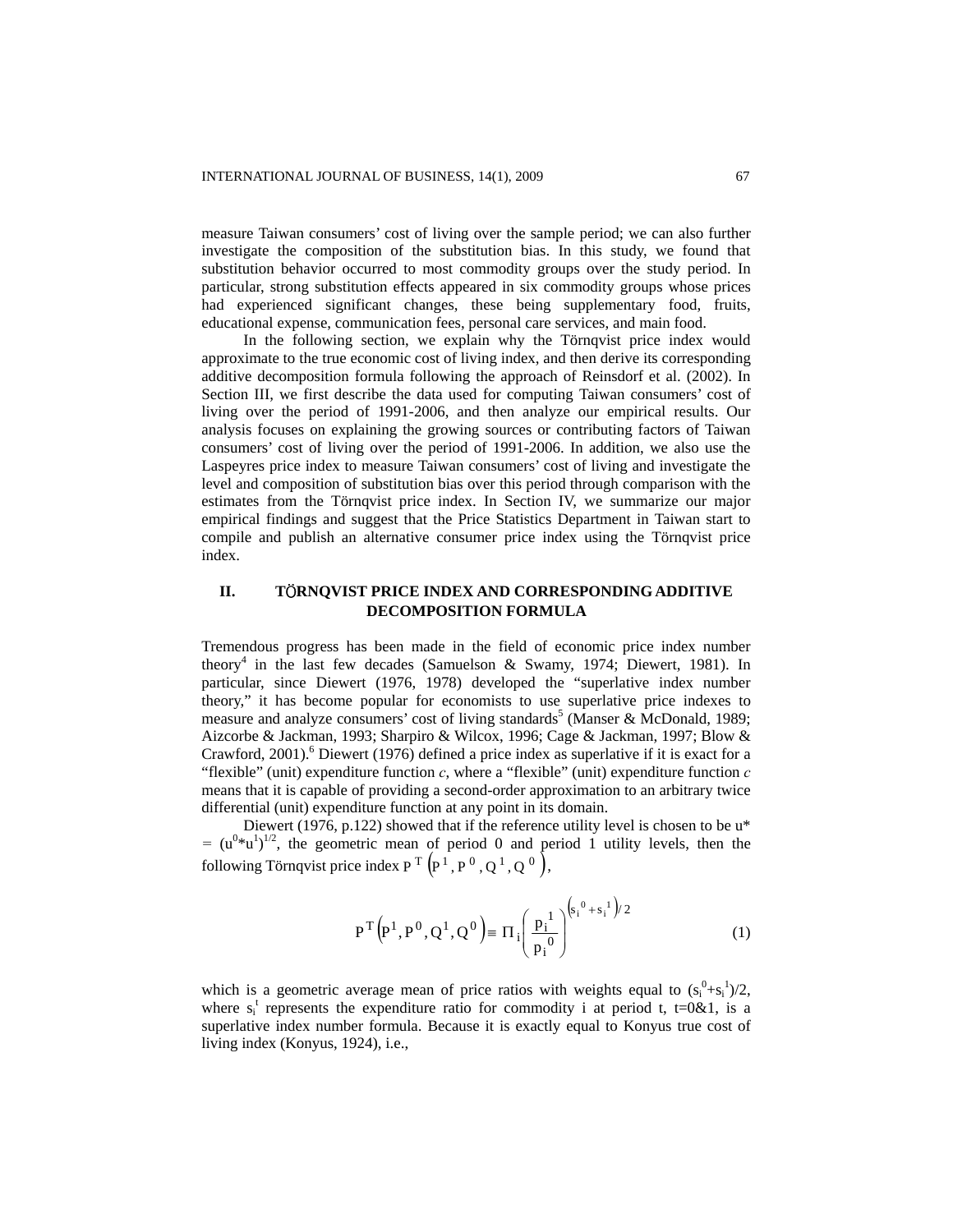68 Lieu, Chen, and Chang

$$
P^{T}(P^{1}, P^{0}, Q^{1}, Q^{0}) = P^{K}(P^{1}, P^{0}, u^{*}) = \frac{c(p^{1}, u^{*})}{c(p^{0}, u^{*})},
$$
\n(2)

where the  $c(P, u)$  has the "flexible" general translog functional form,

$$
ln(P,u) = \alpha_0 + \Sigma \alpha_i \, ln p_i + (1/2) \left( \Sigma_i \Sigma_j \alpha_{ij} \, ln p_i \, ln p_j \right) + \beta_0 \, ln u + \Sigma_i \beta_i \, ln p_i \, ln u + (1/2) \beta_{00} \bigl( ln u \bigr)^2 \, ;
$$

where ln is the natural logarithm function and the parameter  $\alpha_i$ ,  $\alpha_{ij}$ , and  $\beta_i$  satisfying the following restrictions:

$$
\sum_i \alpha_i = 1; \alpha_{ij} = \alpha_{ji}, \forall i, j; \sum_j \alpha_{ij} = 0; \sum_i \beta_i = 0.
$$

Furthermore, it can be shown that  $c(P, u)$  can provide a second-order Taylor series approximation to an arbitrary cost function.7

However, when using the geometric Törnqvist price index formula (see Eq. (1)) to estimate consumers' cost of living, one is unable to directly identify the exact contribution of each individual commodity group to the total growth of the consumer's cost of living due to its non-additive index formula. Reinsdorf et al. (2002, p.55) have recently proved that any geometric mean index of price ratio  $P^{\sigma_i}(P^1, P^0, Q^1, Q^0)$ can be rewritten as the following additive formula:<sup>8</sup>

$$
P^{\sigma_{i}}\left(p^{1},p^{0},Q^{i},Q^{0}\right) \equiv \Pi_{i}\left(\frac{p_{i}^{1}}{p_{i}^{0}}\right)^{\sigma_{i}} = \Sigma_{i}\frac{p_{i}^{1}\sigma_{i}/m(p_{i}^{1},P^{\sigma_{i}}p_{i}^{0})}{\Sigma_{j}p_{j}^{0}\sigma_{j}/m(p_{j}^{1},P^{\sigma_{i}}p_{j}^{0})} = \Sigma_{i}s_{i}^{1}\sigma_{i}\left(\frac{p_{i}^{1}}{p_{i}^{0}}\right)
$$
(3)

where  $P<sup>t</sup>$  and  $Q<sup>t</sup>$  are the corresponding price and quantity vectors; the logarithmic mean function, m(a, b) is defined for positive a and b as  $(a-b)/(log a-log b)$ , or as a if  $a = b$ ; and where the additive weight

$$
s_{i}^{\sigma_{i}} = \frac{p_{i}^{\ 0} \sigma_{i} / m(p_{i}^{\ 1}, P^{\sigma_{i}} p_{i}^{\ 0})}{\Sigma_{j} p_{i}^{\ 0} \sigma_{j} / m(p_{j}^{\ 1}, P^{\sigma_{i}} p_{j}^{\ 0})}, i = 1, 2, \ldots n.
$$

Then, if we let  $\sigma_i = (s_i^0 + s_i^1)/2$ , the above Törnqvist price index formula (Eq. (1)) can be expressed alternatively as follows:

$$
P^{T}(P^{1},P^{0},Q^{1},Q^{0}) = \Pi_{i} \left(\frac{p_{i}^{1}}{p_{i}^{0}}\right)^{(s_{i}^{0}+s_{i}^{1})/2} = \Sigma_{i} \frac{p_{i}^{1}((s_{i}^{0}+s_{i}^{1})/2)/m(p_{i}^{1},P^{T}p_{i}^{0})}{\Sigma_{j}p_{j}^{0}((s_{j}^{0}+s_{j}^{1})/2)/m(p_{j}^{1},P^{T}p_{j}^{0})} = \Sigma_{i}s_{i}^{T}\left(\frac{p_{i}^{1}}{p_{i}^{0}}\right), \quad (4)
$$

where the additive weight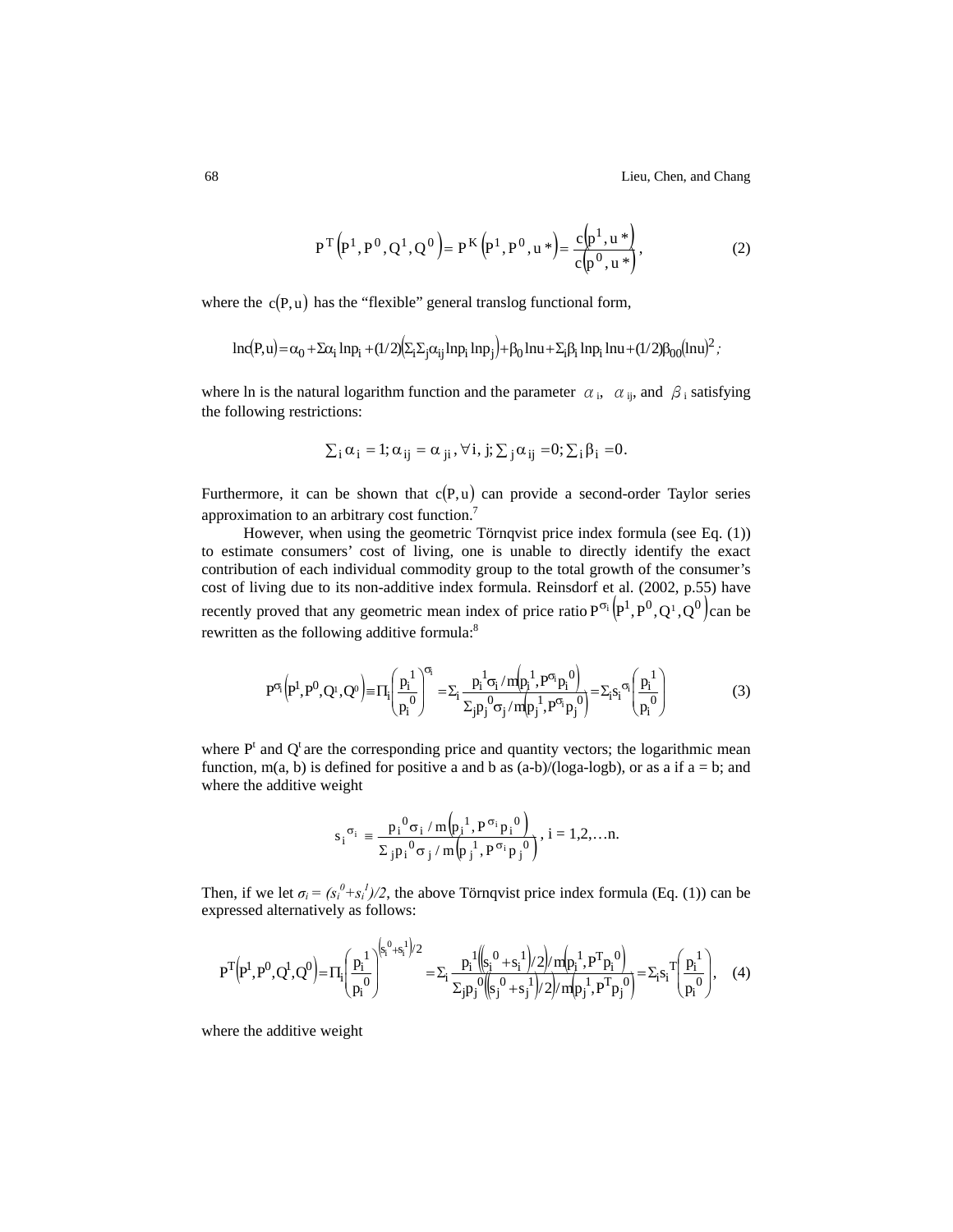$$
s_i^T = \frac{{\left(\!\left(s_i^0 + s_i^1\right)/2\right)}{m\left(\!\left(s_i^0 + s_j^1\right)/2\right)}{m\left(\!\left(s_i^0 + s_j^1\right)/2\right)}}, i = 1, 2, \dots n.
$$

According to Eq. (4), the contribution of individual commodity group i to the level of the consumers' cost of living is determined by its corresponding aggregate weight  $s_i^T$ which is stated in terms determined by the average expenditure share that consumers have spent on it between the base and the current period together with price ratio  $(P_i^1/P_i^0)$ . Therefore, a commodity group would contribute more to the total growth in the cost of living if it had a larger increase in its price level and consumers had spent more of their income on it. In the next section, our empirical analysis is based on the above transformed additive form of the Törnqvist price index formula.

We will also use the following Laspeyres price index formula to measure Taiwan consumers' cost of living over this period.<sup>9</sup> By comparing these results with the estimated results from the transformed Törnqvist price index, we will be able to evaluate the appropriateness of using the Laspeyres price index to measure Taiwan consumers' cost of living.

$$
P^{L}(P^{1}, P^{0}, Q^{1}, Q^{0}) = \frac{\Sigma_{i} p_{i}^{1} q_{i}^{0}}{\Sigma_{i} p_{i}^{0} q_{i}^{0}} = \Sigma_{i} s_{i}^{0} \left(\frac{p_{i}^{1}}{p_{i}^{0}}\right),
$$
(5)

where the additive weight

$$
s_i^0 = \frac{p_i^0 q_i^0}{\sum_i p_i^0 q_i^0}.
$$

#### **III. EMPIRICAL RESULTS AND ANALYSIS**

To calculate both the Törnqvist and Laspeyres price indexes used in the following empirical analysis, data on both Taiwan consumers' expenditure shares and prices are required. Data on commodity expenditure shares are taken from "The Survey of Family Income and Expenditure in Taiwan Area of the Republic of China, 1991 through 2006." The survey data, which includes expenditure data for more than 50 commodity groups, is on magnetic tape available from the Directorate-General of Budget, Accounting and Statistics (DGBAS), Executive Yuan, the Republic of China. For a detailed explanation about the number of sample household units and commodity groups contained in each survey year, please see APPENDIX 1. Data for  $P_{it}$  are from 'The Monthly Commodity-Price Statistics in Taiwan Area of the Republic of China, 1991-2006 (1996=100), which includes price data for 42 commodity groups. This bulletin is also published by the DGBAS. Because of the somewhat different classifications of commodity groups in these two separate sets of data, we had to reclassify the data into 29 commodity groups in order to come up with a corresponding match for expenditure shares and commodity prices.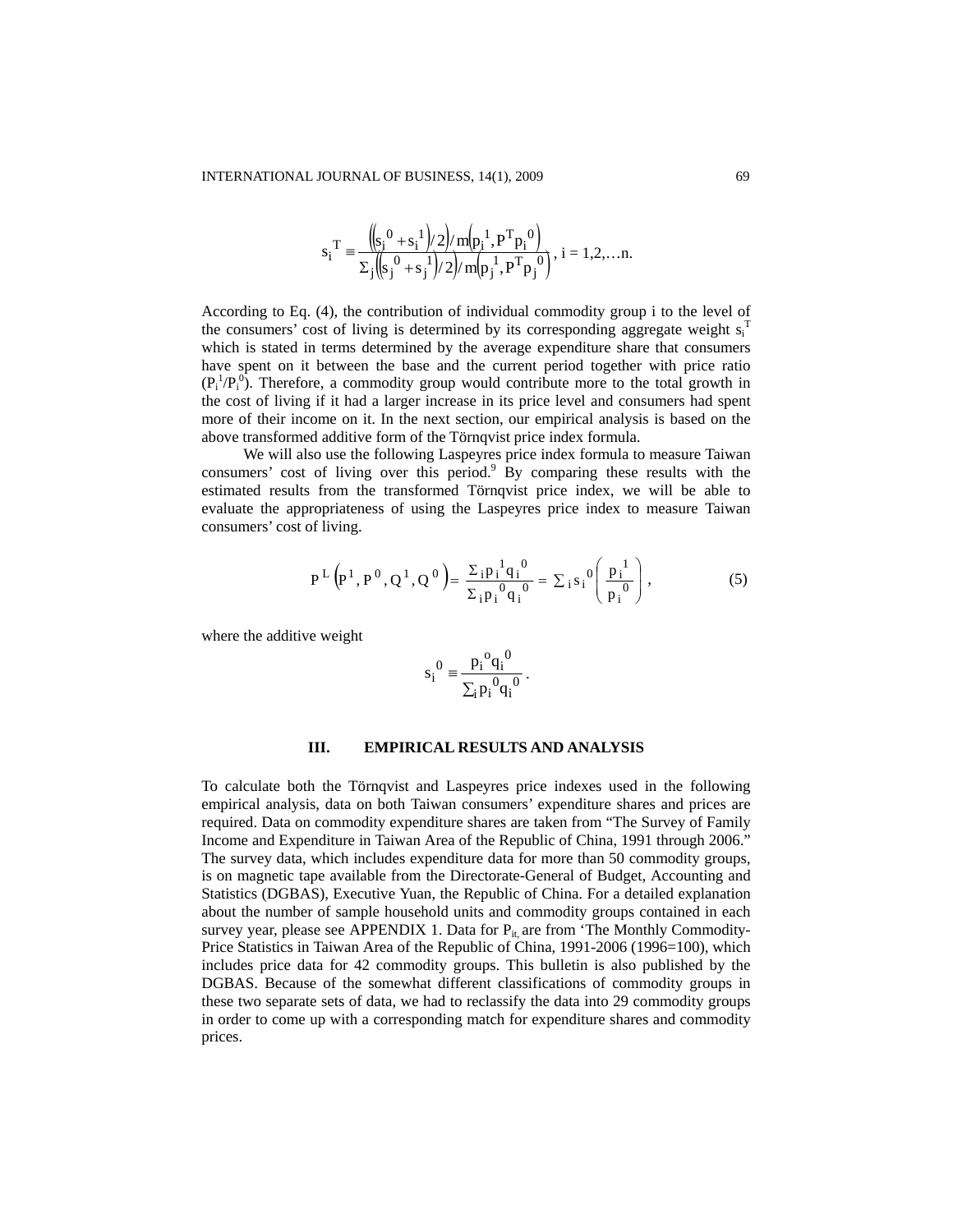|                                |        | $(1991=100)$ |        |        |                                       |
|--------------------------------|--------|--------------|--------|--------|---------------------------------------|
| Commodity groups               | 1992   | 1996         | 2001   | 2006   | Growth rate $(\%)$<br>$(1991 - 2006)$ |
| 1. Main food                   | 100.94 | 116.86       | 122.19 | 131.62 | 31.62                                 |
| 2. Supplementary food          | 111.10 | 134.30       | 133.28 | 153.42 | 53.42                                 |
| 3. Fruits                      | 125.90 | 173.28       | 178.43 | 204.66 | 104.66                                |
| 4.Dairy                        | 101.17 | 105.34       | 114.73 | 120.58 | 20.58                                 |
| 5.Alcoholic                    | 99.59  | 104.30       | 114.72 | 174.13 | 74.13                                 |
| 6.Non-alcoholic                | 102.31 | 105.70       | 102.85 | 112.35 | 12.35                                 |
| 7. Food away from home         | 103.11 | 117.23       | 126.80 | 129.76 | 29.76                                 |
| 8.Garments                     | 101.60 | 102.63       | 96.34  | 97.29  | $-2.71$                               |
| 9. Footwear                    | 100.83 | 99.98        | 87.74  | 88.72  | $-11.28$                              |
| 10. Apparel services and       |        |              |        |        |                                       |
| accessories                    | 98.57  | 110.79       | 104.29 | 112.84 | 12.84                                 |
| 11.Residential rent            | 104.30 | 120.55       | 124.51 | 121.50 | 21.50                                 |
| 12. Maintenance and repairs    | 103.67 | 126.66       | 120.53 | 128.34 | 28.34                                 |
| 13. Household appliances       | 100.11 | 108.47       | 102.28 | 97.54  | $-2.46$                               |
| 14. Household keeping          |        |              |        |        |                                       |
| services                       | 104.70 | 132.05       | 152.36 | 150.38 | 50.38                                 |
| 15. Water, electricity and gas |        |              |        |        |                                       |
| supply                         | 102.01 | 107.71       | 114.47 | 122.44 | 22.44                                 |
| 16. Transportation equipment   | 97.86  | 100.90       | 96.12  | 88.14  | $-11.86$                              |
| 17.Oil, parts and related      |        |              |        |        |                                       |
| services                       | 99.07  | 102.54       | 116.91 | 138.79 | 38.79                                 |
| 18. Transportation fees        | 100.33 | 121.98       | 137.14 | 140.05 | 40.05                                 |
| 19. Communication fees         | 100.77 | 97.08        | 85.63  | 78.79  | $-21.21$                              |
| 20. Medical care services      | 107.04 | 114.77       | 137.51 | 166.11 | 66.11                                 |
| 21. Medicines and health food  | 103.08 | 109.64       | 113.76 | 120.31 | 20.31                                 |
| 22. Medical supplies and       |        |              |        |        |                                       |
| appliances                     | 99.19  | 100.40       | 86.10  | 79.46  | $-20.54$                              |
| 23. Educational expense        | 107.12 | 143.27       | 172.94 | 173.44 | 73.44                                 |
| 24. Entertainment expense      | 101.42 | 106.77       | 106.77 | 101.40 | 1.40                                  |
| 25.Tobacco                     | 100.09 | 104.38       | 106.78 | 145.94 | 45.94                                 |
| 26. Cosmetic items             | 99.34  | 102.21       | 102.28 | 99.61  | $-0.39$                               |
| 27. Personal care services     | 106.52 | 137.93       | 153.86 | 155.81 | 55.81                                 |
| 28. Wedding and funeral        |        |              |        |        |                                       |
| expense                        | 101.23 | 112.02       | 124.15 | 122.05 | 22.05                                 |
| 29.Others                      | 102.63 | 109.30       | 114.20 | 112.91 | 12.91                                 |
| Average                        | 104.46 | 119.62       | 124.47 | 129.55 | 29.55                                 |

**Table 1**  Consumer price indexes for 29 commodity groups in Taiwan area, 1992-2006

Note: In the table we have only reported consumer price indexes for 29 commodity groups of every-five year over the study period. The consumer price indexes of all years are available from the authors upon request. Data source: Commodity-Price Statistics Monthly in Taiwan Area of the Republic of China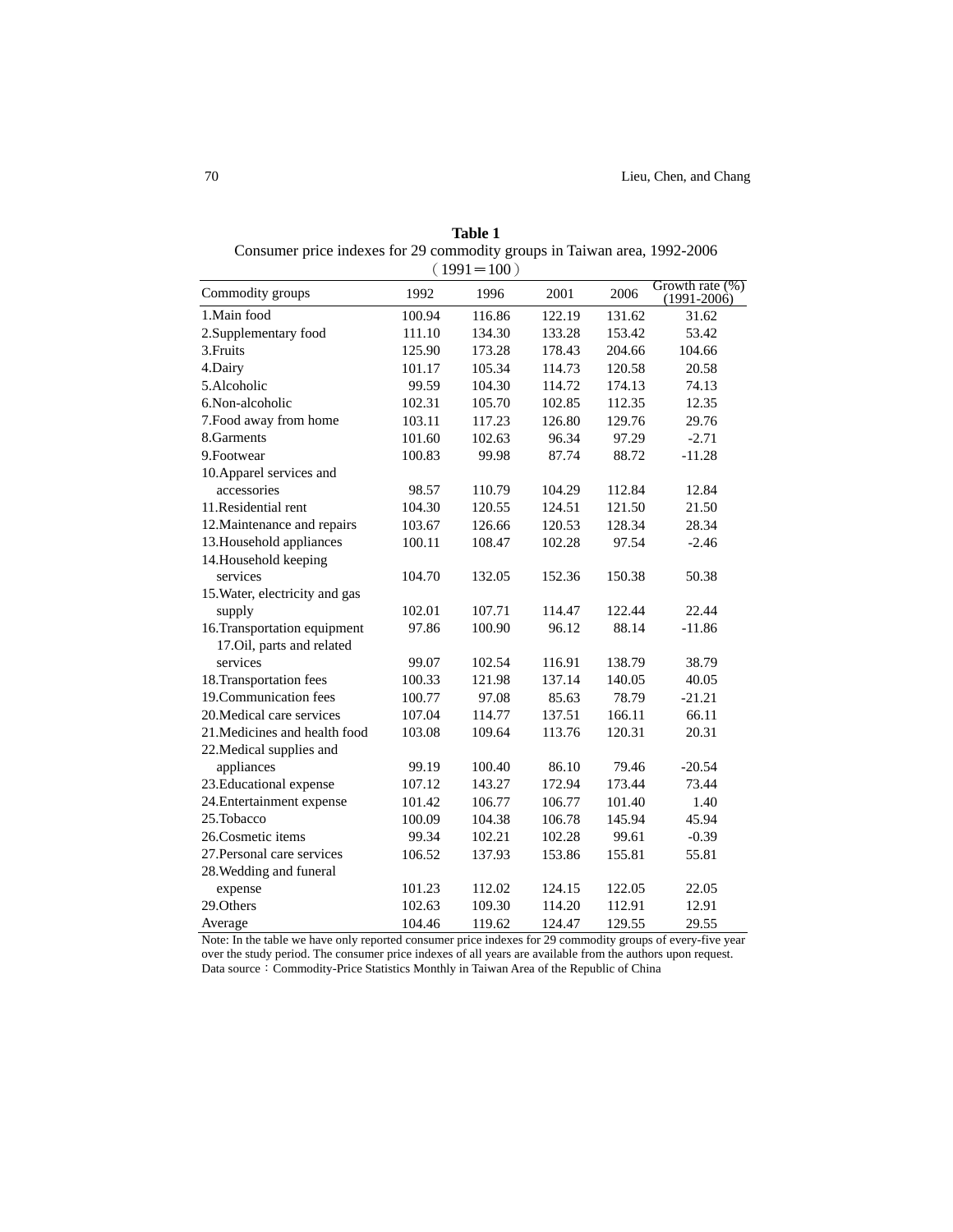As seen in Table 1, the price levels of 22 out of 29 commodity groups in Taiwan over the period of 1991-2006 show increasing trends. Among them, price levels of seven commodity groups have increased more than 50% over the study period, these being the fruits (increased by 104.66%), the alcoholic (74.13%), the educational expense (73.44%), the medical care services (66.11%), the personal care services (55.81%), the supplementary food (53.42%), and the household keeping services (50.38%); next, except for four commodity groups i.e. the tobacco (increased by 45.94%), the transportation fees (40.05%), the oil and related services (38.79%) and the main food (31.62%), the price levels of all other commodity groups had increased less than 30% over the study period, ranging from 29.76% (for the food away from home) to 1.40% (for the entertainment expense). In general, the price levels of the service groups grew faster than those of the goods groups in Taiwan over this period. In addition, price levels of both the alcoholic and the tobacco had increased significantly mainly because of the change of tax systems imposed on them in 2002. At the same time, there are seven commodity groups whose price levels showed a declining trend over this period, four of which had price levels decreased by more than 10%. In particular, price levels of both the communication fees and the medical supplies and appliances had decreased more than 20%, -21.21% and -20.54%, respectively. Price levels of both the transportation equipment and the footwear had decreased by around 11%. The reduction of import tariff is one of the main causes for the reduction of price levels of most of the manufacturing commodity groups, e.g. the medical supplies and appliances and the transportation equipment. Furthermore, the deregulation of the telecommunications industry during this period accounted for the significant decline in price level of communication fees in Taiwan.

First, according to the Törnqvist price index computed by the additive Eq. (4), Taiwan consumers' cost of living had increased 29.93% with a yearly (compound average) growth rate of 1.76% over the period of 1991-2006 (1991=100), (see Table 2). If the Laspeyres price index were used instead, it would show that the level of Taiwan consumers' cost of living had increased by 31.89% with a yearly growth rate of 1.86% over the period of 1991-2006 (see Table 2). Comparison with the estimates from the Törnqvist price index shows that the Laspeyres price index had overestimated the total growth of Taiwan consumers' cost of living by 1.96 percentage points (or ppts), or by a yearly average by 0.1 ppts over the same period. This level of overestimated substitution bias obtained using the Laspeyres price index is consistent with previous studies in the literature. Recently, Reinsdorf and Triplett (2004) reviewed the BLS research on substitution bias against the Laspeyres price index and concluded that "... these studies show that a COLI (Cost of Living Index) computed from an approximation to the true utility function suggests a small amount of substitution bias, on the order of  $0.1 - 0.2$  points per year." (See Reinsdorf & Triplett, 2004, pp. 24-27; Moulton, 1996)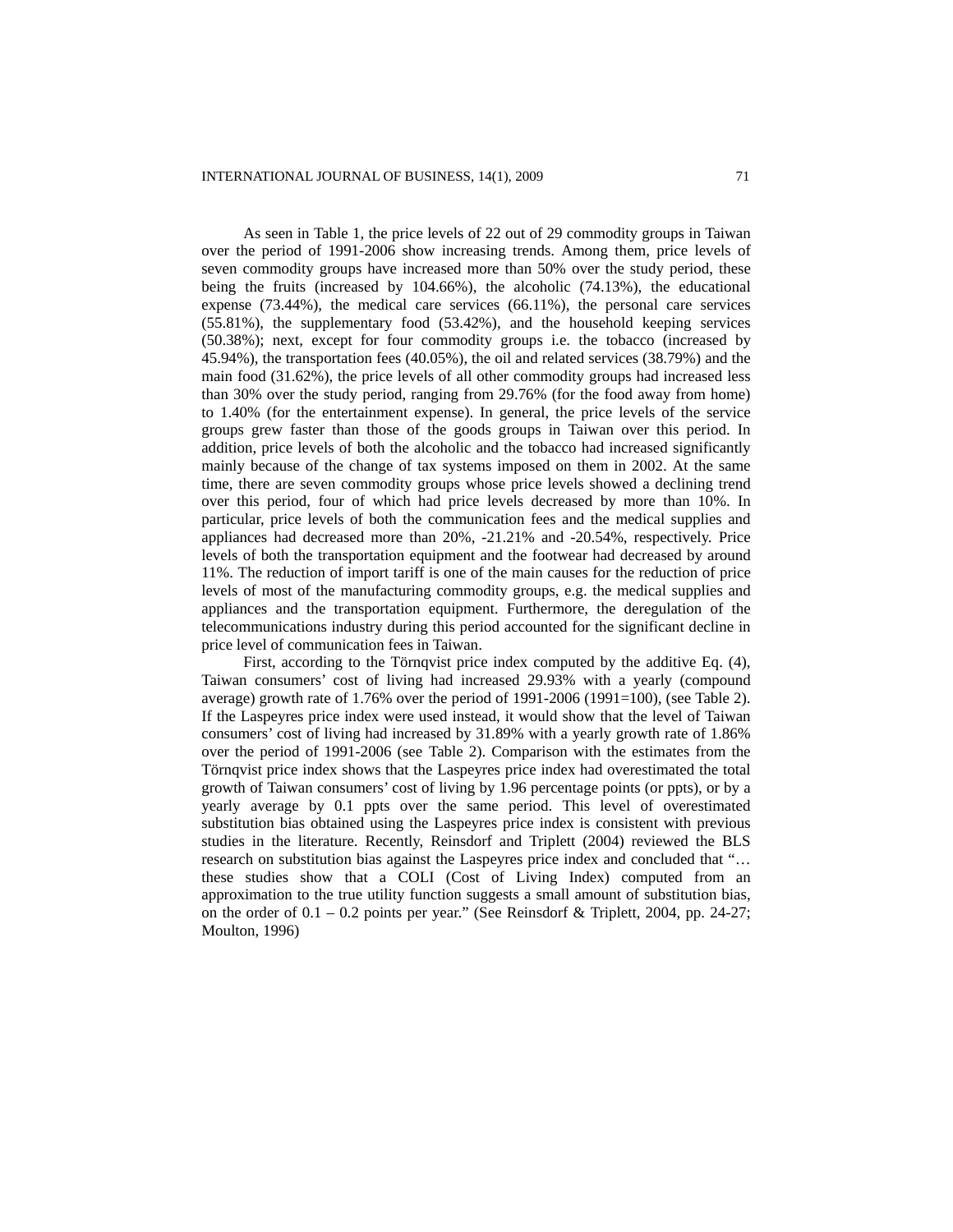|                    |                       | Törnqvist price index $(PT)$    |                       | Laspeyres price index $(P^L)$   |  |  |
|--------------------|-----------------------|---------------------------------|-----------------------|---------------------------------|--|--|
| Year               | Index<br>$(1991=100)$ | Yearly growth<br>rate<br>$(\%)$ | Index<br>$(1991=100)$ | Yearly<br>growth rate<br>$(\%)$ |  |  |
| 1991               | 100                   |                                 | 100                   |                                 |  |  |
| 1992               | 104.59                | 4.59                            | 104.76                | 4.76                            |  |  |
| 1993               | 107.49                | 2.77                            | 107.82                | 2.92                            |  |  |
| 1994               | 111.49                | 3.72                            | 112.30                | 4.15                            |  |  |
| 1995               | 115.40                | 3.51                            | 116.48                | 3.73                            |  |  |
| 1996               | 118.70                | 2.85                            | 119.99                | 3.01                            |  |  |
| 1997               | 119.89                | 1.00                            | 121.03                | 0.87                            |  |  |
| 1998               | 122.06                | 1.81                            | 123.76                | 2.25                            |  |  |
| 1999               | 122.32                | 0.22                            | 123.82                | 0.05                            |  |  |
| 2000               | 123.98                | 1.36                            | 125.42                | 1.28                            |  |  |
| 2001               | 124.04                | 0.05                            | 125.32                | $-0.07$                         |  |  |
| 2002               | 123.26                | $-0.63$                         | 124.42                | $-0.72$                         |  |  |
| 2003               | 123.35                | 0.07                            | 124.18                | $-0.20$                         |  |  |
| 2004               | 125.58                | 1.81                            | 126.99                | 2.26                            |  |  |
| 2005               | 128.91                | 2.65                            | 131.25                | 3.36                            |  |  |
| 2006               | 129.93                | 0.79                            | 131.89                | 0.49                            |  |  |
| Annual compound    |                       | 1.76%<br>1.86%                  |                       |                                 |  |  |
| growth rate $(\%)$ |                       |                                 |                       |                                 |  |  |

**Table 2**  Estimates of Taiwan consumers' cost of living based on  $P<sup>T</sup>$  and  $P<sup>L</sup>$ , 1991-2006

We move on now to analyze the contribution of each commodity group to the total growth of Taiwan consumers' cost of living over the study period. From the additive decomposition results listed in Table 3, we find that according to the estimates computed by the Törnqvist price index there are seven commodity groups whose contributions to the estimated total growth of Taiwan consumers' cost of living over this period (1991-2006) are all greater than 1.9 ppts. These are supplementary food (5.35 ppts), medical care services (4.89 ppts), educational expense (4.31ppts), residential rent (4.30 ppts), fruits (2.48 ppts), oil and related services (1.99 ppts) and food away from home (1.98 ppts). Together their contributions to the estimated total growth of Taiwan consumers' cost of living amount to 25.30 ppts or around 85% of the total growth level. The individual contributions of the remaining 22 commodity groups to the estimated total growth of the cost of living over this period are all much smaller in comparison with the above seven commodity groups, ranging from 0.85 ppts (for water, electricity and gas supply) to -0.57 ppts (for communication fees).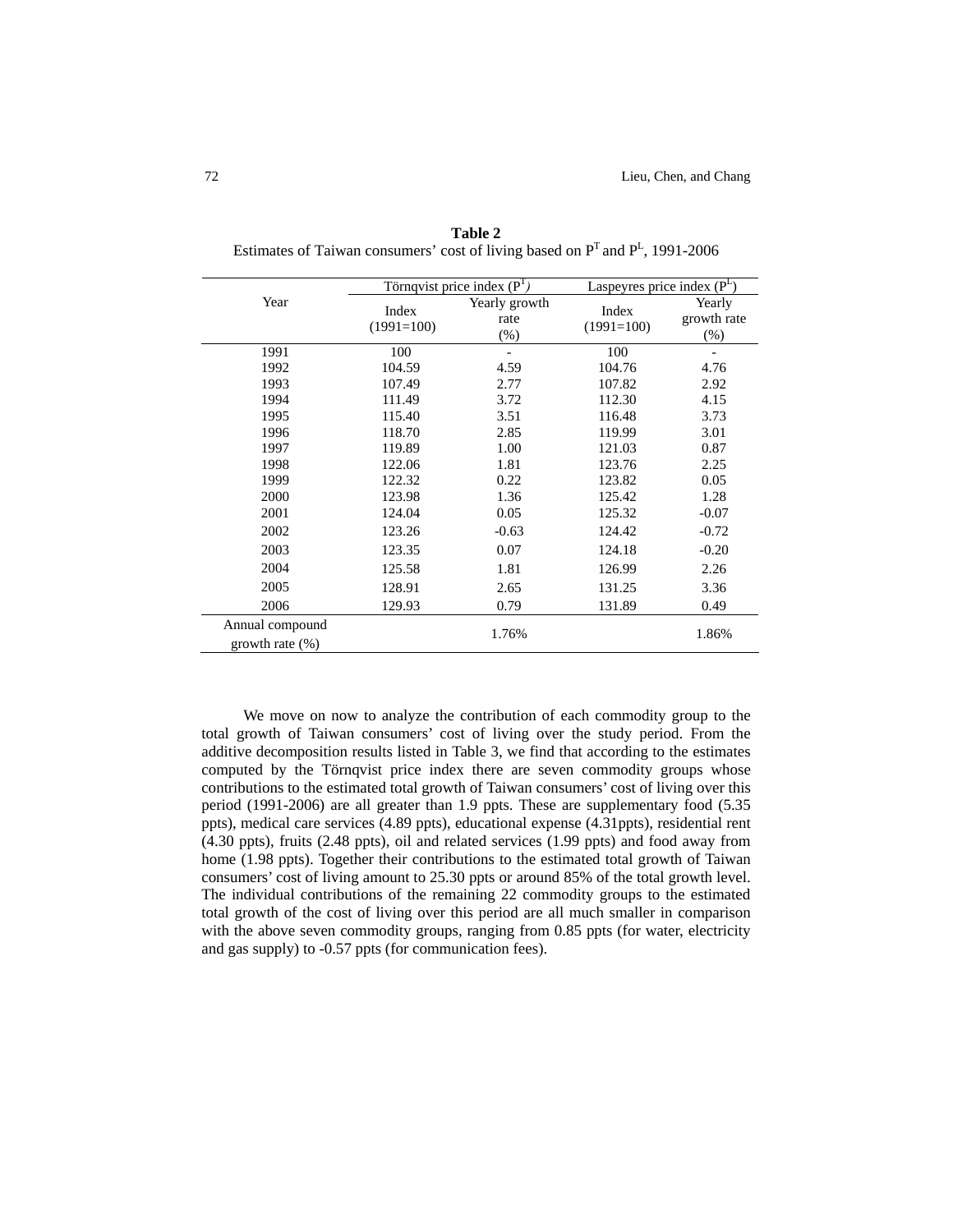## **Table 3**  The additive decomposition of total growth rate of Taiwan consumers' cost of living (1991-2006) based on  $P<sup>T</sup>$  and  $P<sup>L</sup>$

|                                             | Törnqvist<br>Commodity groups Price growth rate<br>price index $(P^T)$ |         |                | Laspeyres<br>price index (PL) |                              | <b>Substitution Bias</b> |                |
|---------------------------------------------|------------------------------------------------------------------------|---------|----------------|-------------------------------|------------------------------|--------------------------|----------------|
|                                             | $(1991 - 2006)$                                                        | $S_i^T$ | components     | $S_i^0$                       | components $S_i^0$ - $S_i^T$ |                          | components     |
|                                             | (1)                                                                    | (2)     | $(3)=(1)^*(2)$ | (4)                           | $(5)=(1)*(4)$                | $(6)=(4)$<br>$- (2)$     | $(7)=(5)$ -(3) |
| 1.Main food                                 | 31.62                                                                  | 2.47    | 0.78           | 3.38                          | 1.07                         | 0.91                     | 0.29           |
| 2.Supplementary<br>food                     | 53.42                                                                  | 10.02   | 5.35           | 13.54                         | 7.23                         | 3.52                     | 1.88           |
| 3. Fruits                                   | 104.66                                                                 | 2.37    | 2.48           | 3.62                          | 3.79                         | 1.25                     | 1.31           |
| 4.Dairy                                     | 20.58                                                                  | 1.12    | 0.23           | 1.16                          | 0.24                         | 0.04                     | 0.01           |
| 5.Alcoholic                                 | 74.13                                                                  | 0.46    | 0.34           | 0.6                           | 0.44                         | 0.14                     | 0.10           |
| 6. Non-alcoholic                            | 12.35                                                                  | 1.57    | 0.19           | 1.58                          | 0.20                         | 0.01                     | 0.00           |
| 7. Food away from<br>home                   | 29.76                                                                  | 6.66    | 1.98           | 5.87                          | 1.75                         | $-0.79$                  | $-0.23$        |
| 8. Garments                                 | $-2.71$                                                                | 4.20    | $-0.11$        | 4.98                          | $-0.13$                      | 0.78                     | $-0.02$        |
| 9. Footwear                                 | $-11.28$                                                               | 1.15    | $-0.13$        | 0.97                          | $-0.11$                      | $-0.18$                  | 0.02           |
| 10.Apparel<br>services and<br>accessories   | 12.84                                                                  | 0.74    | 0.09           | 0.89                          | 0.11                         | 0.15                     | 0.02           |
| 11. Residential rent                        | 21.50                                                                  | 20.00   | 4.30           | 20.04                         | 4.31                         | 0.04                     | 0.01           |
| 12. Maintenance<br>and repairs              | 28.34                                                                  | 1.16    | 0.33           | 1.3                           | 0.37                         | 0.14                     | 0.04           |
| 13.Household<br>appliances                  | $-2.46$                                                                | 3.09    | $-0.08$        | 3.15                          | $-0.08$                      | 0.06                     | $-0.00$        |
| 14.Household<br>keeping services            | 50.38                                                                  | 1.10    | 0.55           | 1.19                          | 0.60                         | 0.09                     | 0.05           |
| 15. Water,<br>electricity and<br>gas supply | 22.44                                                                  | 3.77    | 0.85           | 4.04                          | 0.91                         | 0.27                     | 0.06           |
| 16.Transportation<br>equipment              | $-11.86$                                                               | 2.29    | $-0.27$        | 2.46                          | $-0.29$                      | 0.17                     | $-0.02$        |
| 17.Oil, parts and<br>related services       | 38.79                                                                  | 5.12    | 1.99           | 3.94                          | 1.53                         | $-1.18$                  | $-0.46$        |
| 18. Transportation<br>fees                  | 40.05                                                                  | 1.31    | 0.53           | 1.61                          | 0.64                         | 0.30                     | 0.12           |
| 19. Communication<br>fees                   | $-21.21$                                                               | 2.67    | $-0.57$        | 1.03                          | $-0.22$                      | $-1.64$                  | 0.35           |
| 20. Medical care<br>services                | 66.11                                                                  | 7.39    | 4.89           | 4.24                          | 2.80                         | $-3.15$                  | $-2.08$        |
| 21. Medicines and<br>health food            | 20.31                                                                  | 1.14    | 0.23           | 0.99                          | 0.20                         | $-0.15$                  | $-0.03$        |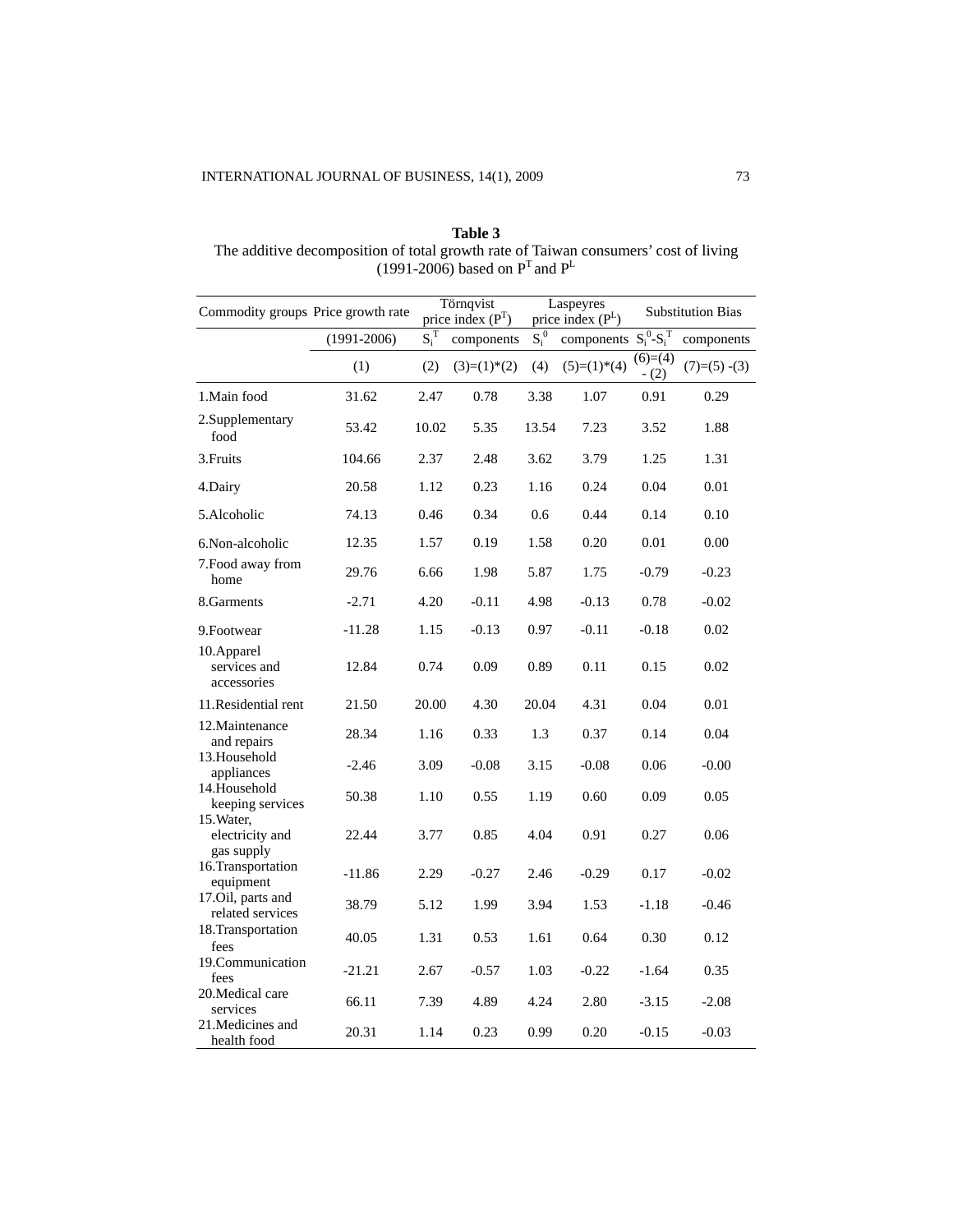| 22. Medical<br>supplies and<br>appliances | $-20.54$ | 0.35 | $-0.07$ | 0.24 | $-0.05$ | $-0.11$ | 0.02    |  |
|-------------------------------------------|----------|------|---------|------|---------|---------|---------|--|
| 23. Educational<br>expense                | 73.44    | 5.87 | 4.31    | 6.37 | 4.68    | 0.50    | 0.36    |  |
| 24. Entertainment<br>expense              | 1.40     | 6.77 | 0.09    | 6.45 | 0.09    | $-0.32$ | $-0.00$ |  |
| 25. Tobacco                               | 45.94    | 1.01 | 0.47    | 1.27 | 0.58    | 0.26    | 0.12    |  |
| 26. Cosmetic items                        | $-0.39$  | 1.94 | $-0.01$ | 1.6  | $-0.01$ | $-0.34$ | 0.00    |  |
| 27. Personal care<br>services             | 55.81    | 1.32 | 0.74    | 1.67 | 0.93    | 0.35    | 0.19    |  |
| 28. Wedding and<br>funeral expense        | 22.05    | 0.72 | 0.16    | 0.76 | 0.17    | 0.04    | 0.01    |  |
| 29. Others                                | 12.91    | 2.21 | 0.29    | 1.05 | 0.14    | $-1.16$ | $-0.15$ |  |
| Total growth rate,<br>1991-2006           |          |      | 29.93   |      | 31.89   |         | 1.96    |  |

**Table 3 (continued)** 

According Eq.(4), the amount which a commodity group contributes to growth in the cost of living will be determined together by how much its price has increased over the period, and its aggregate weight, which depends on the consumers' average expenditure shares on that commodity group between the base and the current periods. By examining the price increases and the corresponding aggregate weights (and the average expenditure shares) of all commodity groups, we notice that both the price increases and the corresponding aggregate weights of the above seven commodity groups were in general all much larger than the averages of all commodity groups. In particular, we find that the reason supplementary food made the largest contribution to the growth of cost of living over the period was because its price had increased by as high as 53.42%, and Taiwan consumers had spent around one-tenth of their total income on it. Similarly, both the medical care services and the educational expense had made the second and third largest contributions to the growth of cost of living for the same reason. The prices of the medical care services and the educational expense had increased by 66.11% and 73.44%, respectively; and Taiwan consumers had also spent a lot of their income on them, the aggregate weights for the medical care services and the educational expense were 7.39% and 5.87%, respectively. The price of the fruits had increased by 104.66%, the highest among all the commodities and was nearly twice of that of the supplementary food, however since its aggregate weight was about onefourth of the latter, its contribution to the growth of the cost of living was only 2.48 ppts, about half of the contribution made by the supplementary food. The prices of the alcoholic, the personal care services and the household keeping services had all increased more than 50%, higher than that of most of commodity groups over the period, but their corresponding aggregate weights were all less than 1%. In other words, Taiwan consumers had spent relatively much less of their income on them, hence, their contributions to the overall growth in the cost of living were all less than 1 ppts, ranging from 0.74 ppts (for the personal care services ) to 0.34 ppts (for the alcoholic)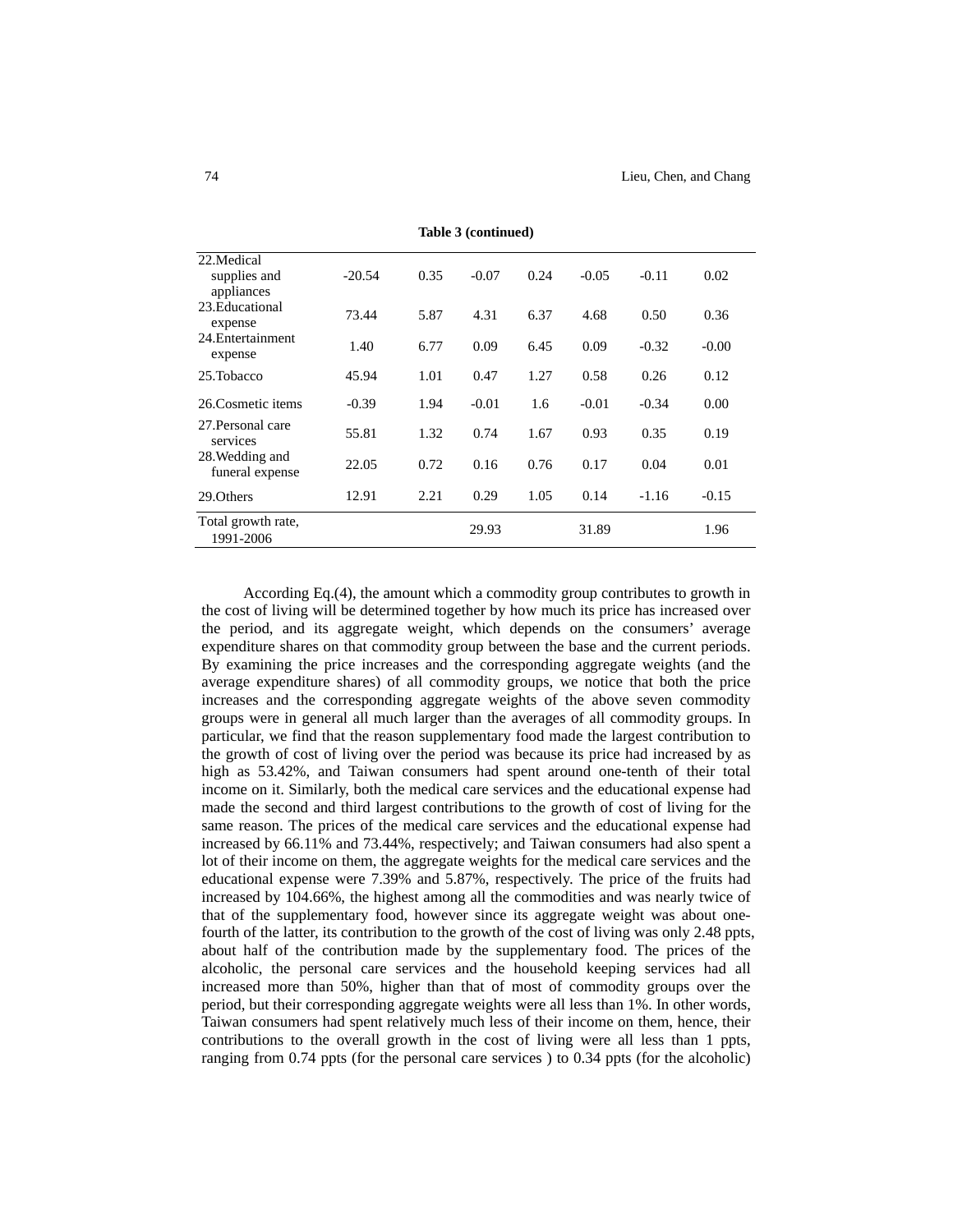(see also tobacco and transportation fees).

On the other hand, although the price of the residential rent had only increased by 21.5%, its contribution to the growth in the cost of living was 4.3 ppts and was almost as large as that of the educational expense, mainly because Taiwan consumers had spent more than one-fifth of their total income on it over the study period. Similar to the residential rent, the prices of the oil and related services and the food away from home had increased moderately by 38.79% and 29.76%, however both had also made significant contributions to the growth of cost of living due to that Taiwan consumers had also spent relatively more of their income on them, and the aggregate weights for the oil and related services and the food away from home were 5.12% and 6.66%. Although the aggregate weight for the entertainment expense is 6.77%, which was even higher than that of the food away from home, however its price level had only increased by 1.4%, hence its contribution to the total growth of cost of living was only 0.09 ppts over the study period.

We further examine the composition of substitution bias through comparison of the contribution of each commodity group to the overall growth in the cost of living estimated from both the Laspeyres price index and the additive Törnqvist price index formulas. In general, we find that the substitution behavior did occur to most commodity groups with significant price changes over the study period (see Table 3, column (8)). In particular, strong substitution effects appeared in the following six commodity groups: supplementary food, fruits, educational expense, communication fees, main food, and, personal care services. Five of them had prices increased significantly above the average (29.55%, see Table 1), these five being fruits (price increased by 104.66%), educational expense (73.44%), personal care services (55.81%), supplementary food (53.42%), and main food (31.62%); the price for communication fees had decreased the most, by -21.21%. Without having taken the substitution effects caused by the above six commodity groups into consideration, Taiwan consumers' cost of living would have been overestimated by 4.38 ppts according to the Laspeyres price index over the study period. In particular, the contributions of supplementary food and fruits to the growth of Taiwan consumers' cost of living had been overestimated by the Laspeyres index by 1.88 ppts and 1.31 ppts, respectively.

On the other hand, the prices of medical care services and oil and related services had increased more than the average level over the sample period; nevertheless, Taiwan consumers had increased, rather than decreased, their shares of expenditure on them. As a result, according to the Laspeyres price index, these two commodity groups together had underestimated Taiwan consumers' cost of living by 2.54 ppts in comparison with estimates made by the Törnqvist price index; in particular, medical care services alone had underestimated Taiwan consumers' cost of living by 2.08 ppts over the sample period. One possible explanation might be that Taiwan consumers' preference on these commodity groups may have changed over the study period.

## **IV. CONCLUSIONS**

In this paper we have utilized the additive Törnqvist price index formula to analyze the growth of Taiwan consumers' cost of living and its contributing factors over the period of 1991-2006. In addition, we have also evaluated the appropriateness of using the Laspeyres price index to measure Taiwan consumers' cost of living over this period. We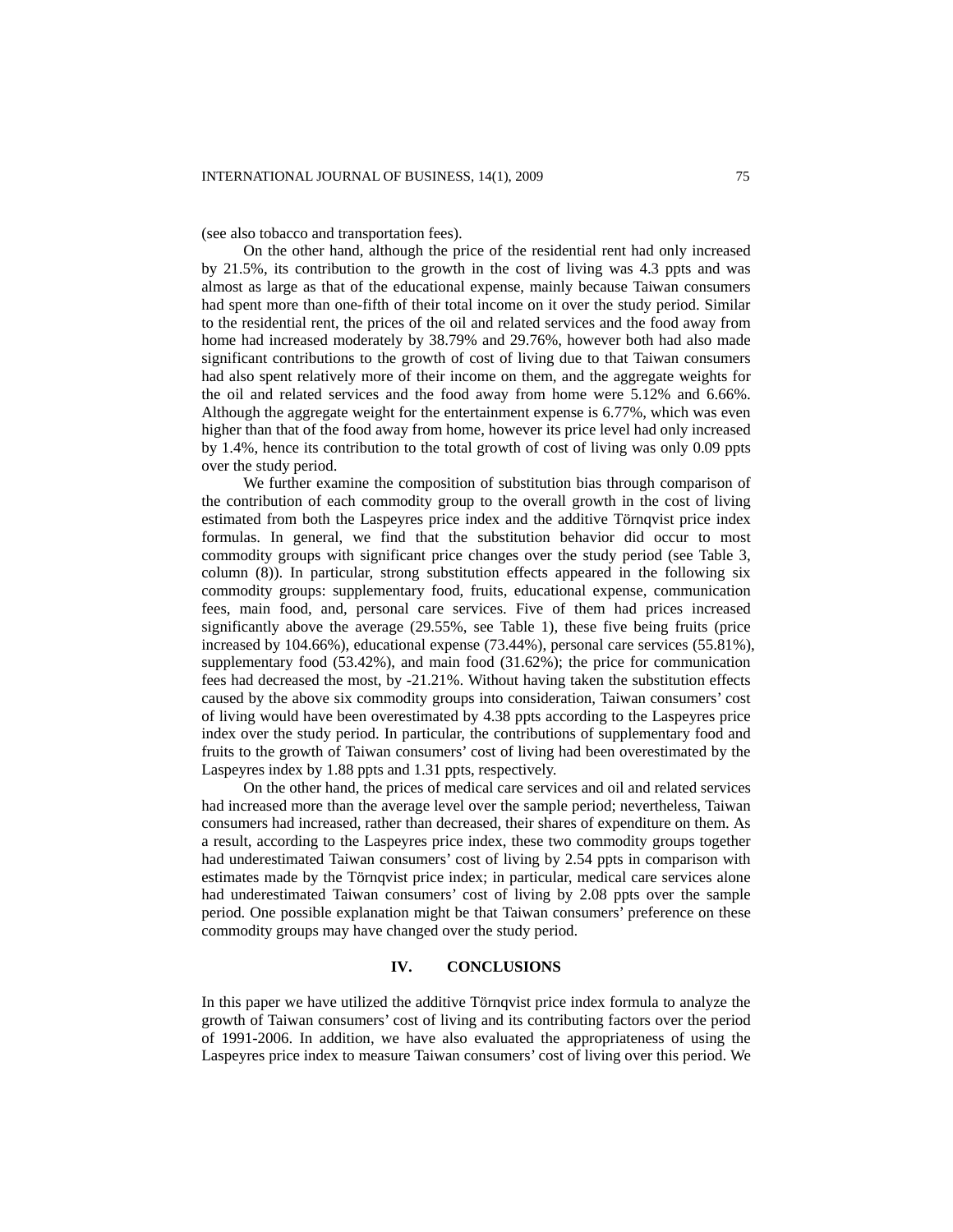have reached the following important conclusions.

First of all, according to the estimates from the Törnqvist price index, Taiwan consumers' true cost of living had grown 29.93% over the period of 1991-2006 (1991=100) with an average yearly growth rate of 1.76%. Furthermore, we found that nearly 85% of the total growth of cost of living derived mainly from seven commodity groups, these being supplementary food (5.35 ppts), medical care services (4.89 ppts), educational expense (4.31ppts), residential rent (4.30 ppts), fruits (2.48 ppts), oil and related services (1.99 ppts) and food away from home (1.98 ppts). The main reason was that both the price increases and the corresponding aggregate weights of the above seven commodity groups were in general all much larger in comparison with the average of all commodity groups over this period. In particular, supplementary food had made the largest contribution to the growth of cost of living over the period because its price had increased by as high as 53.42%, and Taiwan consumers had spent around onetenth of their total income on it. Similarly, both the medical care services and the educational expense had made the second and third largest contributions to the growth of cost of living for the same reason. The price of the fruits had increased by 104.66%, the highest among all the commodities, and was nearly twice of that of the supplementary food, however since its aggregate weight was about one-fourth of the latter, its contribution to the growth of the cost of living was only 2.48 ppts, about half of the contribution made by the supplementary food. The individual contributions of the remaining 22 commodity groups to the estimated total growth of the cost of living over this period are all much smaller in comparison with the above seven commodity groups, ranging from 0.85 ppts (for water, electricity and gas supply) to -0.57 ppts (for communication fees).

Next, a comparison of the Törnqvist and Laspeyres price index estimates suggests that the Laspeyres price index had overestimated the growth of Taiwan consumers' cost of living by 1.96 ppts or in yearly average by 0.1 ppts over the sample period. The above finding is consistent with previous studies in the literature (see Reinsdorf & Triplett, 2004; Moulton, 1996). Without having taken the substitution effect caused by the price changes into consideration, six commodity groups, whose prices had changed significantly over the period, had together overestimated Taiwan consumers' cost of living by 4.38 ppts, according to the Laspeyres price index; in particular, in the supplementary food and fruits, the Laspeyres price index had overestimated Taiwan consumers' cost of living by 1.88 ppts and 1.31 ppts, respectively. On the other hand, the prices of medical care services and oil and related services had increased more than the average level over the study period; nevertheless, Taiwan consumers had increased, rather than decreased, their shares of expenditure on them. As a result, according to the Laspeyres price index, these two commodity groups together had underestimated Taiwan consumers' cost of living by 2.54 ppts in comparison with estimates made by the Törnqvist price index; in particular, medical care services alone had underestimated Taiwan consumers' cost of living by 2.08 ppts over the sample period. One possible explanation might be that Taiwan consumers' preference on these commodity groups may have changed over the study period.

Following the suggestion of the well-known Boskin Commission Report (1996, p. iii), which had recommended "that the CPI (Consumer Price Index) should move toward a COLI (Cost Of Living Index) concept by adopting a "superlative" index formula to account for the changing market baskets,"10 in August of 2002, the U.S.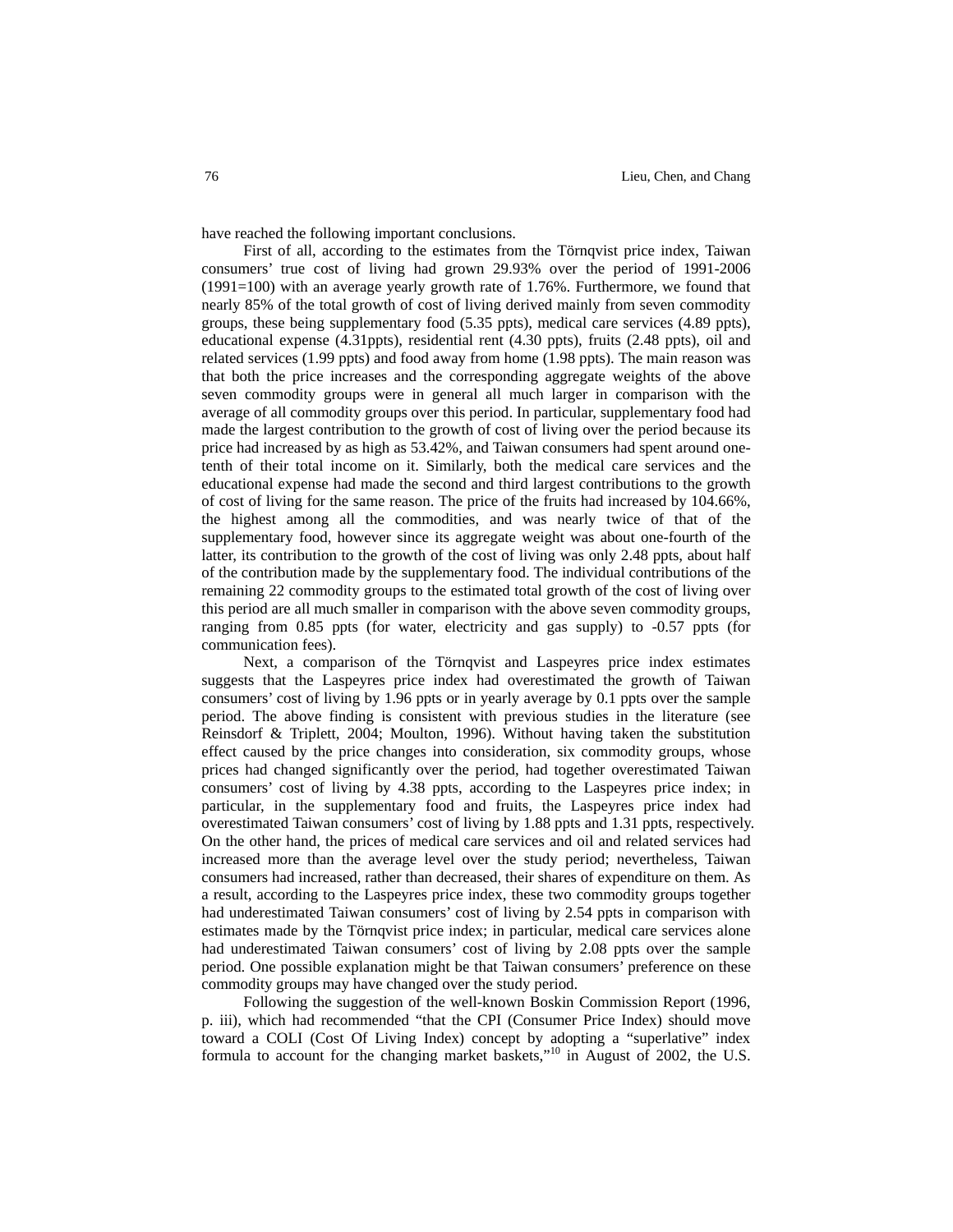Bureau of Labor Statistics started to officially publish another new consumer price index, called Chained Consumer Price Index for All Urban Consumers or C-CPI-U, which is basically computed using the Törnqvist superlative price index formula. The new measure is designed to be a closer approximation to a cost of living index than the existing BLS measure (see Cage, Greenlees and Jackman (2003)). Recently, Triplett (2001, F331) had strongly contended that "the theory of the cost-of-living index does provide the underlying conceptual rationale for constructing a practical CPI." Furthermore, using the Laspeyres price index (or other fix-basket price indexes) in constructing a CPI will cause substitution bias in measurement. More importantly, Triplett (2003) argued that the Laspeyres price index (or any other fix-basket price index) fails to provide an underlying conceptual framework for resolving measurement issues within CPI detailed component indexes. Based on our empirical study, we would also like to suggest to the Price Statistics Department in Taiwan that it is about time for them to consider compiling and publishing an alternative consumer price index (CPI) using the Törnqvist price index in Taiwan.

#### **ENDNOTES**

- 1. To name just a few of such public policies: income tax exemptions and tax bracket adjustments; inheritance and gift tax exemptions and tax bracket adjustments; land price adjustments for land value increment tax; and adjustments of the basic (minimum) wage.
- 2. Conceptually "substitution bias" can be divided into the "upper level substitution bias" and "lower level substitution bias." The "substitution bias" discussed in this paper is referred to the "upper level substitution bias," that occurs among basic commodity groups of the index (in the following analysis we have considered 29 commodity groups). In contrast to the former, the "lower level substitution bias" occurs between the detailed items and varieties within a specific commodity group.
- 3. In fact, the bias caused by using the CPI to estimate consumer's true cost of living is not limited to substitution bias only, other biases such as outlet substitution bias, new product and quality change bias would also occur. According to the Boskin Commission's Report (See Boskin et al., 1996), the U.S. CPI in 1995-96 was upward biased by 1.1 percentage points per year, and 0.15 percentage points was contributed by the upper-substitution bias. (See Boskin, et al., (1996)). Recently Lebow & Rudd (2003) have updated the study about the upward bias regard to U.S. CPI and concluded "that the CPI likely overstates the rate of increase in the "true" cost of living by about 0.9 percentage points per year." (See Lebow & Rudd (2003, p.192)) Furthermore, their study also indicated that the total bias in CPI contributed by the "upper level substitution bias" and the "lower level substitution bias" were 0.3 and 0.05 percentage points, respectively, and the rest was contributed by the outlet substitution bias, new product and quality change bias (Also see Gordon (2006)).
- 4. The economic price index number formula theory began with Byushgens (1925) and Konyus & Byushgens (1926) (See Diewert (1997, p.130)).
- 5. Two most widely used superlative price indexes, as strongly recommended by Diewert (1976, 1997) are the Törnqvist price index and the Fisher ideal price index (Also see Hill (2006)).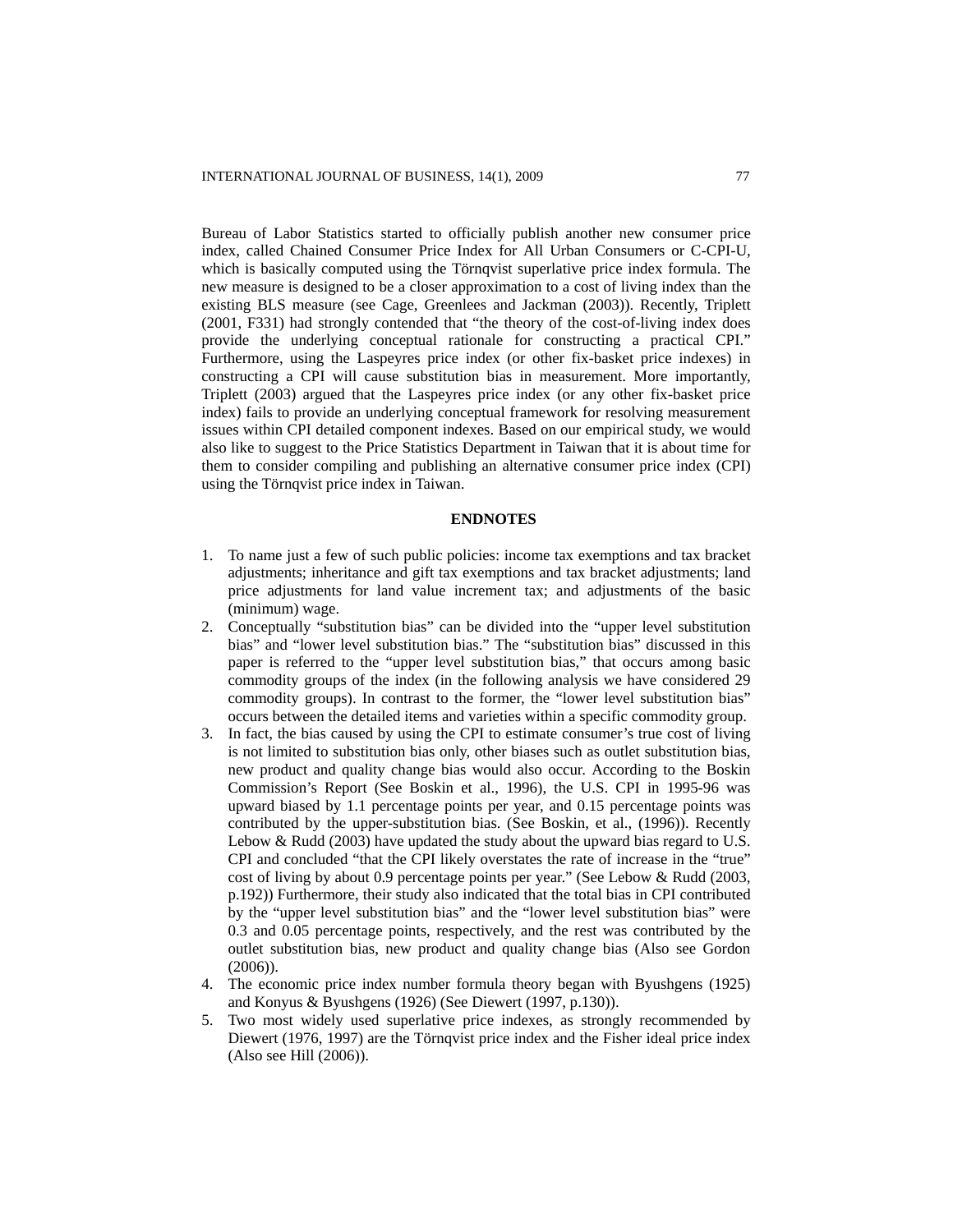- 6. Beginning from 2002 (August), the U.S. Bureau of Labor Statistics started to officially publish another brand new consumer price index, called Chained Consumer Price Index for All Urban Consumers or C-CPI-U, which is basically computed using the Törnqvist superlative price index formula (see Cage, Greenlees & Jackman (2003)).
- 7. In addition, it can be shown if all of the  $\beta_i = 0$ , and  $\beta_{00} = 0$ , then C(p,u) =u\* c(p) becomes a unit cost or expenditure function, and we have homothetic preferences. Diewert (1976, p.121) has shown that the Törnqvist price index is also exact for a Translog unit cost function c(p). Diewert (1976, p.123) first pointed out the possibility that "the same price index  $P^0$  is exact for more than one functional form (and reference utility level) for the true cost of living."
- 8. Other alternative additive decomposition approaches for the Törnqvist and Fisher indexes had been proposed and compared in the literature. (See Hallerbach (2005); Balk (2004); and Dumagan (2002)).
- 9. Alternatively, Laspeyres price index can be treated as an exact price index by assuming that consumer has fixed coefficient Leontief-type preference structure.
- 10. The Boskin Commission's Report (See Boskin et al., 1996, p. iii) had recommended "that the CPI (Consumer Price Index) should move toward a COLI (Cost Of Living Index) concept by adopting a "superlative" index formula to account for the changing market baskets." This recommendation has recently been reaffirmed by the National of Sciences on Conceptualizing and Measuring Cost-of-Living and Price Indexes (known as the CNSTA) report that "The BLS should publish, contemporaneous with the real-time CPI, an advance estimate of the superlative index, utilizing either a constant - elasticity - of - substitution method or some other method." (See National Research Council, 2002, p.6).

#### **REFERENCES**

- Aizcorb, A.M., and P. Jackman, 1993, "The Commodity Substitution Effect in CPI Data, 1982-1991," *Monthly Labor Review*, 116, 25-33.
- Balk, Bert M., 2004, "Decompositions of Fisher Indexes," *Economics Letters*, 82, 107- 113.
- Blow, Laura, and Ian Crawford, 2001, "The Cost of Living with the RPI: Substitution Bias in the UK Retail Prices Index," *The Economic Journal*, 111, F357-F382.
- Boskin, Michael, Ellen R. Dulburger, Robert J. Gordon, Evi. Griliches, and Dale Jorgenson, 1996, "*Toward a More Accurate Measure of the Cost of Living*, " Final Report to the US Senate Financial Committee, December, In US Senate Finance Committee, Senate Print 104-72, 104<sup>th</sup> Congress, 2<sup>nd</sup> Session, Washington, US GPO.
- Braithwait, S.D., 1980, "The Substitution Bias of the Laspeyres Price Index: An Analysis Using Estimated Cost-of-Living Indexes," *American Economic Review*, 70, 64-76.
- Buyshgens, 1925, "Sur une classe des hypersurfaces: a propos de'1'index ideak' de M. Irving Fischer," *Recueil Mathematique*, 32, 625-31.
- Cage, R.A., J.S. Greenlees and P.C. Jackman, 2003, "Introducing the Chained Consumer Price Index," Presented at seventh Meeting of the International Working Group on Price Indexes, Paris, France.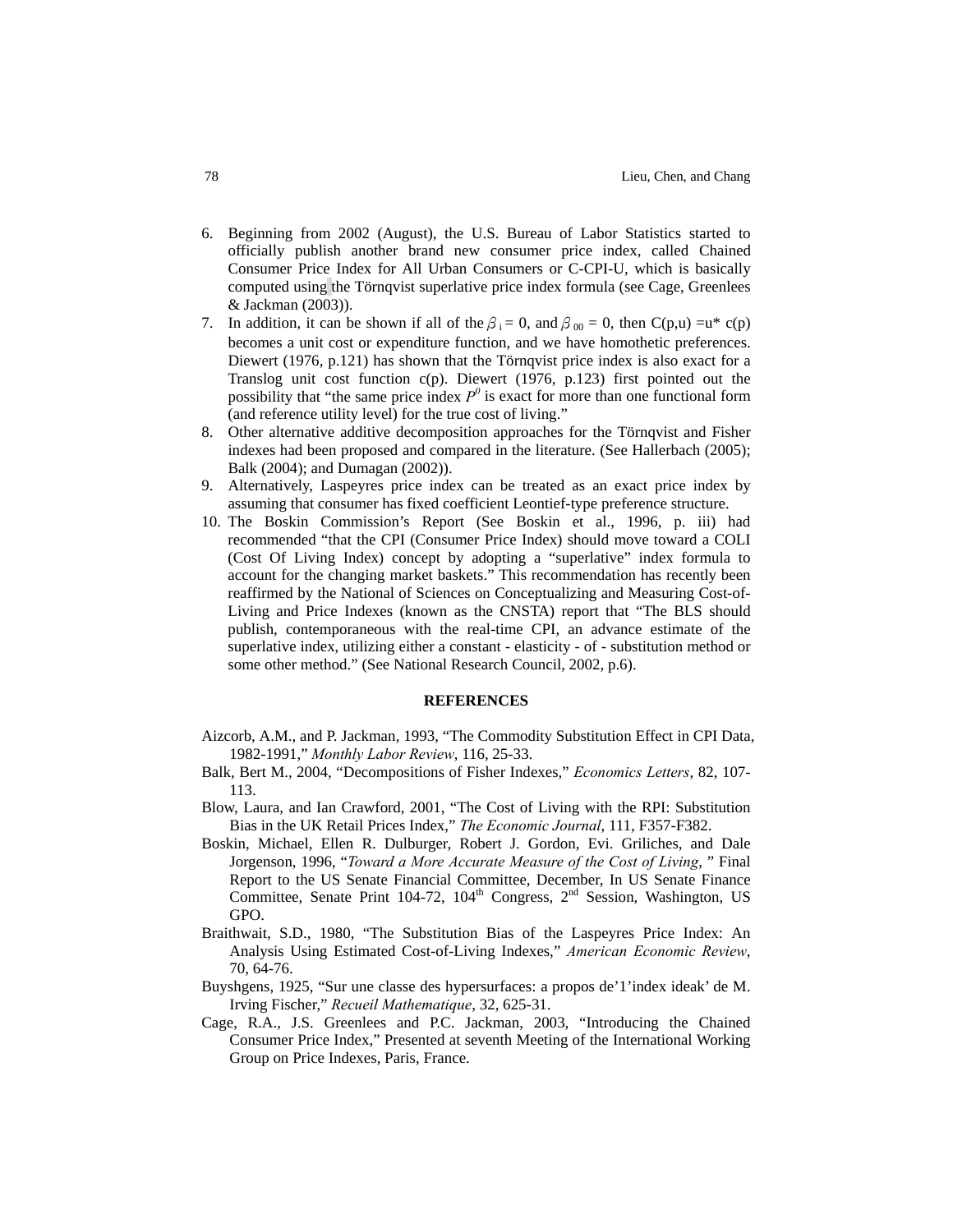- Cage, R.A., and P.C. Jackman, 1997, "Estimates of Substitution Bias in the CPI Incorporating both Elementary Aggregate and Expenditure Level Data," unpublished paper, Bureau of Labor Statistics, US.
- Deaton, A.S., and J.M. Muellbauer, 1980, *Economics and Consumer Behavior*, Cambridge: Cambridge University Press.
- Diewert, W.E., 1976, "Exact and Superlative Index Numbers," *Journal of Econometrics*, 4, 115-145.
- Diewert, W.E., 1978, "Superlative Index Numbers and Consistency in Aggregation," *Econometrica*, 46, 883-900.
- Diewert, W.E., 1981, "The Economic Theory of Index Number Theory: A Survey," in: A. S. Deaton, ed., *Essay in the Theory and Measurement of Consumer Behavior in Honor of Sir Richard Stone,* Cambridge University Press, London, 163-208.
- Diewert, W.E., 1997, "Commentary: Matthew, D. Shapiro and David W. Wilcox," *Review of Federal Reserve Bank of St. Louis*, 79, 127-38.
- Dumagan, Jesus C., 2002, "Comparing the Superlative Törnqvist and Fisher Ideal Indexes," *Economics Letters*, 76, 251-58.
- Hallerbach, Winfried G.., 2005, "An Alternative Decomposition of the Fisher Index," *Economics Letters*, 86, 147-152.
- Hill, Robert j., 2006, "Superlative Index Numbers: Not All of Them Are Super," *Journal of Econometrics*, 130, 25-43.
- Konyus, A.A., 1924, "The Problem of the True Index of the Cost-of-Living," *The Economic Bulleting of the Institute of Economic Conjuncture, Moscow*, 9, 64- 71.(Translated in *Econometrica*, 7, 10-29)
- Konyus, A.A., and S.S. Byushgens, 1926, "K probleme pokupatelnoi cili deneg*, Voprosi Konyunktui*," 11, 151-172.
- Lloyd, P. J., 1975, "Substitution Effects and Biases in Nontrue Price Indexes," *American Economic Review*, 65, 301-313.
- Manser, Marilyn E., and Richard J. McDonald, 1988, "An Analysis of Substitution Bias in Measuring Inflation, 1959-85," *Econometrica*, 56, 909-30.
- Moulton, B.R., 1996, "Bias in the Consumer Price Index: What is the Evidence?" *Journal of Economic Perspectives*, 10, 159-77.
- National Research Council, 2002, "At what price? Conceptualizing and Measuring Cost-of-Living and Price Indexes," panel on conceptual measurement, and other statistical issue in developing cost-of-living indexes, Charles L. Schultze, and Christopher Mackie, eds., Committee on National Statistics, Division of Behavioral and Social Sciences and Educational. National Academies Press, Washington DC.
- Reinsdorf, M.B., W.E. Diewert, and C. Ehemann, 2002, "Additive Decompositions for Fisher, Törnqvist and Geometric Mean Indexes," *Journal of Economic and Social Measurement*, 28, 51-61.
- Reinsdorf, Marshall, and Jack E. Triplett, 2004, "A Review of Reviewers: Ninety Years of Professional Thinking about the Consumer Price Index and How to Measure It," Paper presented at the CRIW Conference on Price Index Concepts and Measurement, Vancouver, Canada.
- Samuleson, P.A., and S. Swamy, 1974, "Invariant Economic Index Numbers and Canonical Duality: Survey and Synthesis," *American Economic Review*, 64, 566- 93.
- Shapiro, M.D., and D.W. Wilcox, 1996, "Mismeasurement in the Consumer Price Index: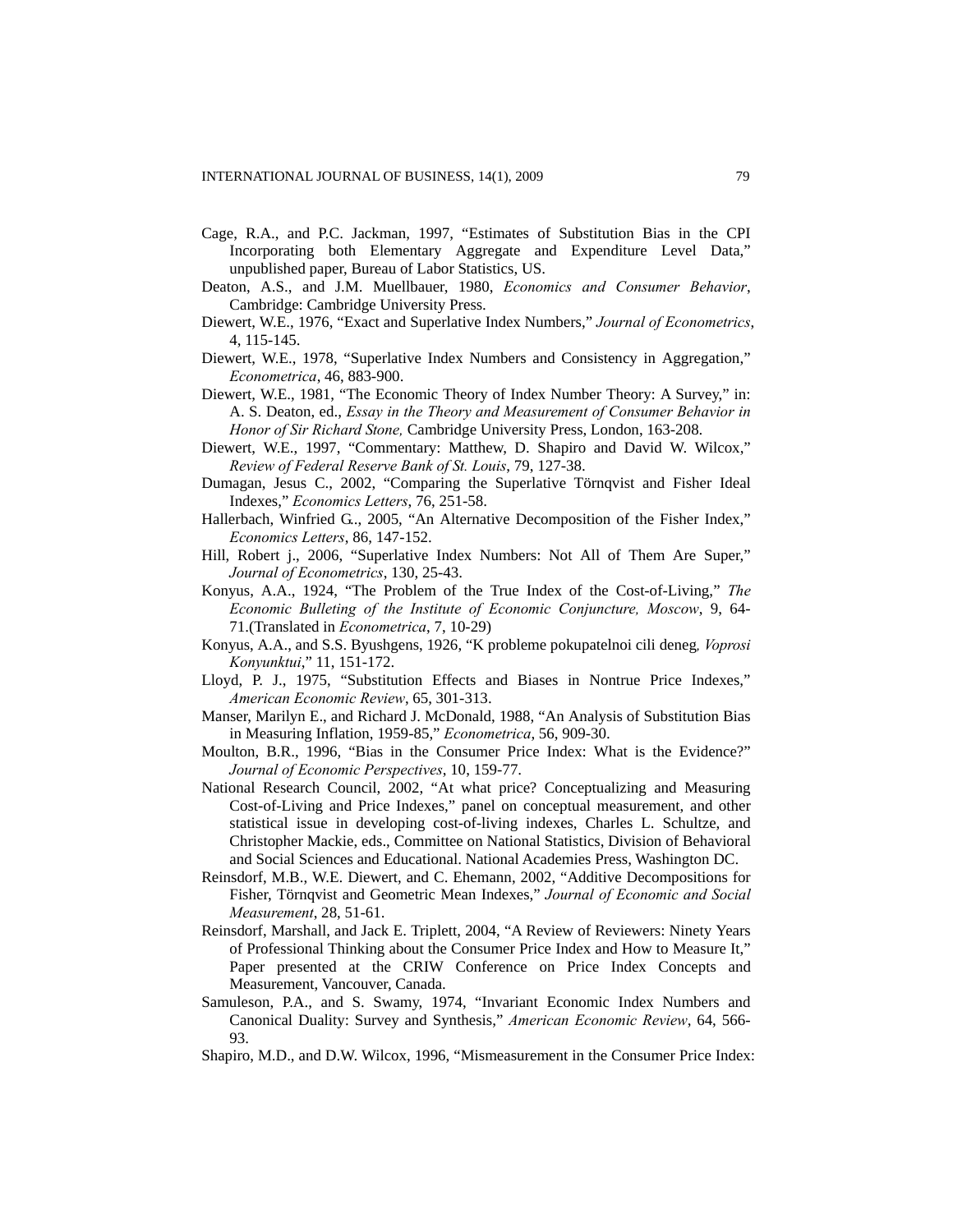An Evaluation," Working Paper Series 5590, National Bureau of Economic Research, Cambridge, MA.

Shapiro, M.D., and D. W. Wilcox, 1997, "Alternative Strategies for Aggregating Prices in CPI," *Review of Federal Reserve Bank of St. Louis*, 79, 113-25.

Triplett, Jack E., 2001, "Should Cost-of-Living Index Provide the Conceptual Framework for a Consumer Price Index?" *The Economic Journal*, 111, F311-F334.